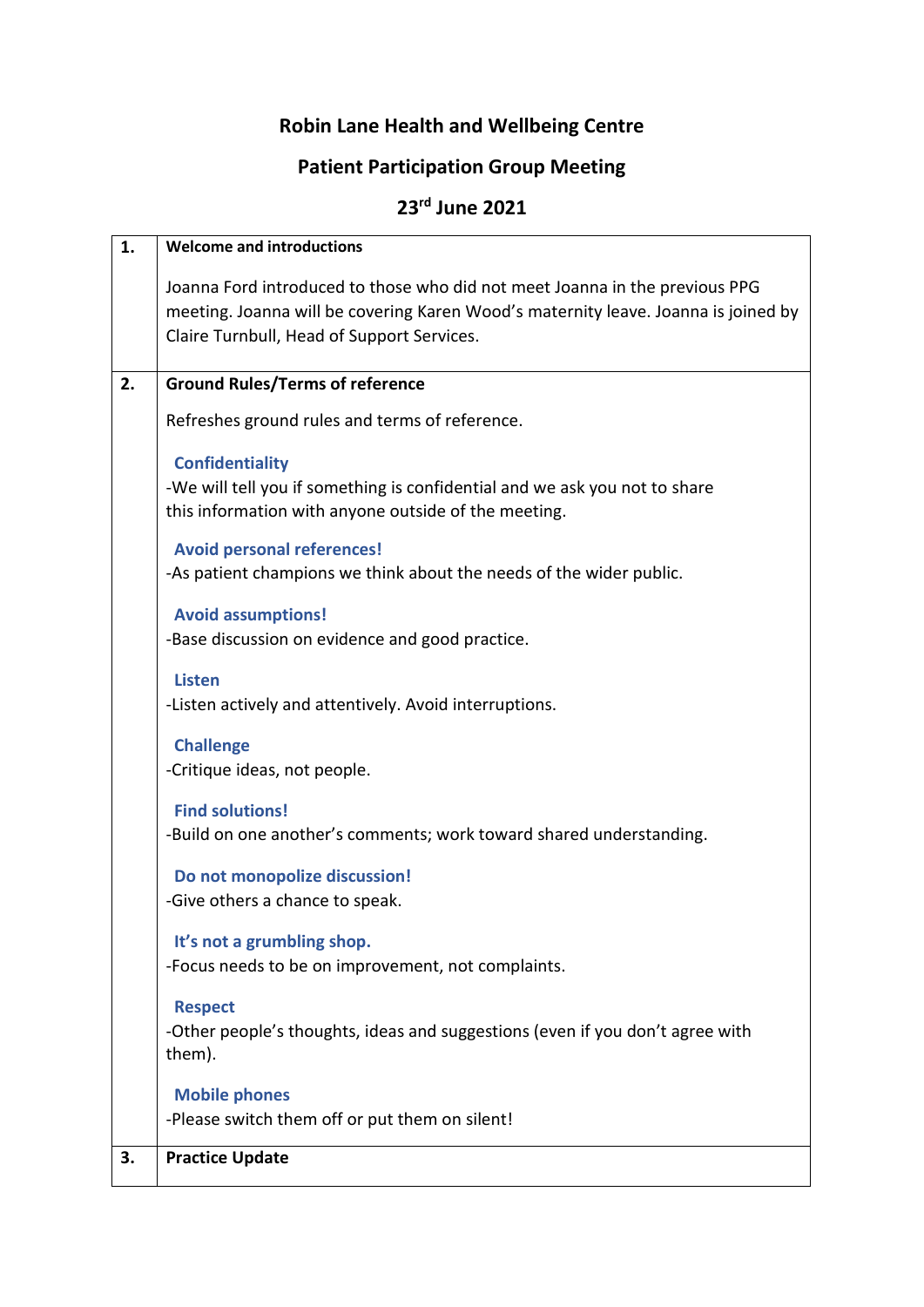|    | New starters:                                                                                                                                                                                             |  |  |
|----|-----------------------------------------------------------------------------------------------------------------------------------------------------------------------------------------------------------|--|--|
|    | 2 new booking service advisors joined the team in March – Lydia Smith and<br>$\bullet$<br>Katie Alexander. Lydia will be leaving us next month for pastures new.                                          |  |  |
|    | Returning staff:                                                                                                                                                                                          |  |  |
|    | Dr Ashcroft has returned from long term sick leave<br>Dr Emma Kitlowski is still on Maternity, but working 'keep in touch days' and<br>is due to return in August                                         |  |  |
|    | Changes:                                                                                                                                                                                                  |  |  |
|    | Dr Swaraj Dewedi (GP Registrar) will leave Robin Lane on Friday 23rd July.<br>From August we will have 2 new GP Registrars                                                                                |  |  |
|    | • Christina Harrison has taken part-retirement and is now working 2 days a<br>week - Tuesday & Wednesday                                                                                                  |  |  |
|    | • Sue Walker has reduced to 2.5 days - working Tuesday afternoon, all day<br>Wednesday and Friday.                                                                                                        |  |  |
| 4. | <b>Primary Care Network (PCN) Update</b>                                                                                                                                                                  |  |  |
|    | Chit Chat Group Meeting - Tuesday 13 <sup>th</sup> July. St James's church, Galloway<br>Lane, Pudsey LS28 8RA.                                                                                            |  |  |
|    | If you would like to join or want further information on peer support groups,<br>$\blacksquare$<br>becoming a volunteer or joining a patient participation group please contact<br>Rebecca on 07736972345 |  |  |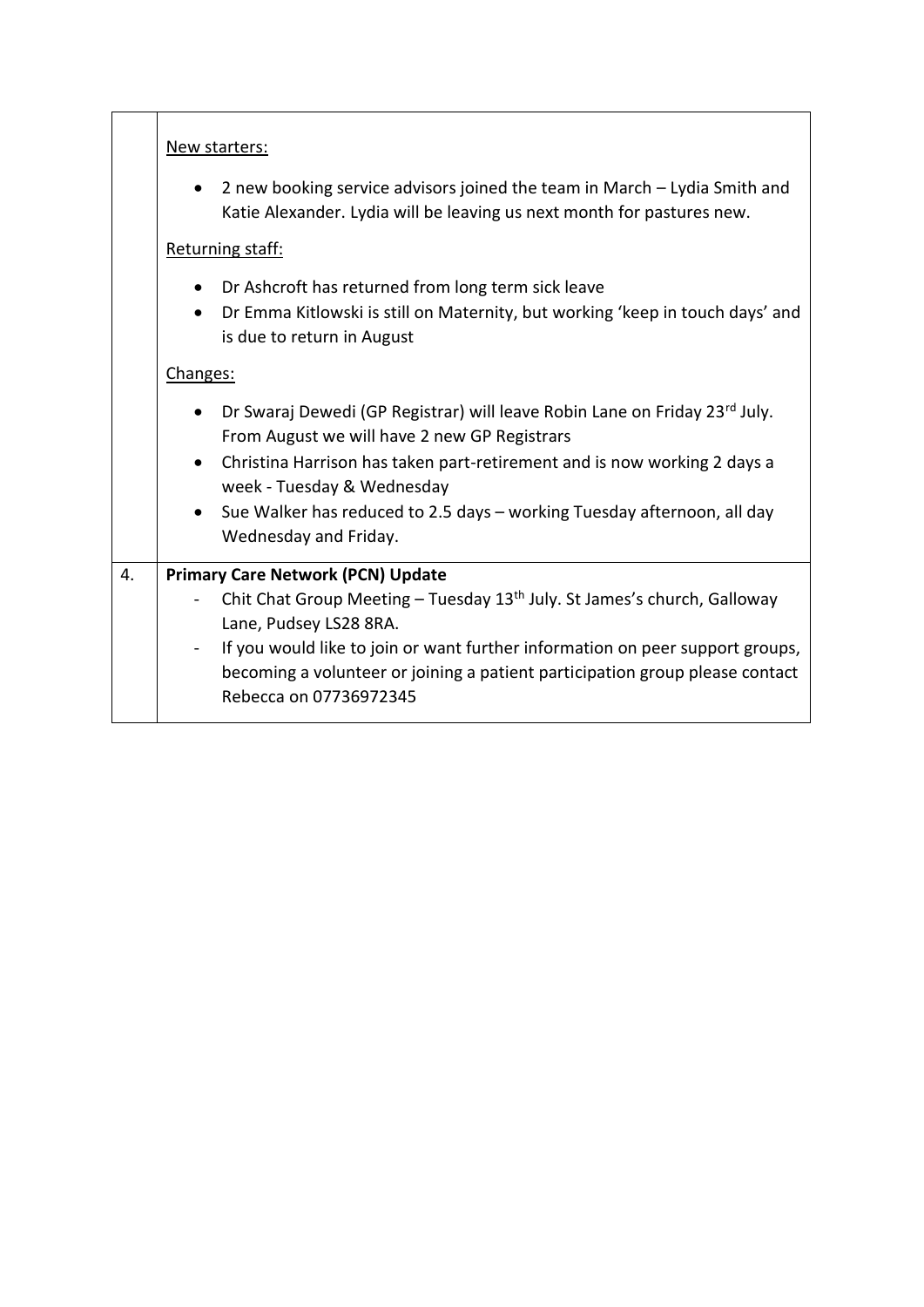|    | <b>PEER SUPPORT</b><br><b>CHIT CHAT GROUP</b>                                                                                                                                                                  |
|----|----------------------------------------------------------------------------------------------------------------------------------------------------------------------------------------------------------------|
|    | Led by Rose Watson and Alison Holgate - Health Champions                                                                                                                                                       |
|    |                                                                                                                                                                                                                |
|    | Has lockdown left you<br>feeling lonely or isolated?                                                                                                                                                           |
|    | Would you like the opportunity<br>to talk to others and take part in<br>activities then why not come along?                                                                                                    |
|    | <b>Light refreshments provided</b>                                                                                                                                                                             |
|    | St James's Church, Galloway Lane, Pudsey, LS28 8RA                                                                                                                                                             |
|    | If you would like to join our Chit Chat group or want further<br>information on peer support groups, becoming a volunteer or<br>joining a patient participation group please contact Rebecca<br>on 07736972345 |
|    | Working collaboratively, and at scale to flourish & build resilience to ensure we continue to develop<br>and deliver the best health care services to our local population                                     |
|    |                                                                                                                                                                                                                |
|    |                                                                                                                                                                                                                |
| 5. | <b>Covid Vaccinations</b>                                                                                                                                                                                      |
|    | <b>Invitation effort</b>                                                                                                                                                                                       |
|    | We are continuing to book patients in for their $2^{nd}$ dose COVID-19<br>$\circ$<br>vaccinations, both Astra Zeneca and Pfizer.                                                                               |
|    | Struggling to fill clinics.<br>O                                                                                                                                                                               |
|    | Text invites have been utilised for patients who have mobile phones,<br>$\circ$                                                                                                                                |
|    | and access to the internet for online booking. Staff have been                                                                                                                                                 |
|    | supporting this and inviting patients who do not have a mobile<br>number or have not responded to the text invite. Managers,                                                                                   |
|    | secretaries, pharmacists as well as front desk receptionists all                                                                                                                                               |
|    | contributing to the effort of contacting patients to offer the vaccine.                                                                                                                                        |
|    | The NHS national booking service are inviting patients aged 18 or<br>O<br>over (book online https://www.nhs.uk/conditions/coronavirus-covid-                                                                   |
|    | 19/coronavirus-vaccination/book-coronavirus-vaccination/ or call 119).                                                                                                                                         |
|    | Practice Uptake (correct as of 01 June 2021)                                                                                                                                                                   |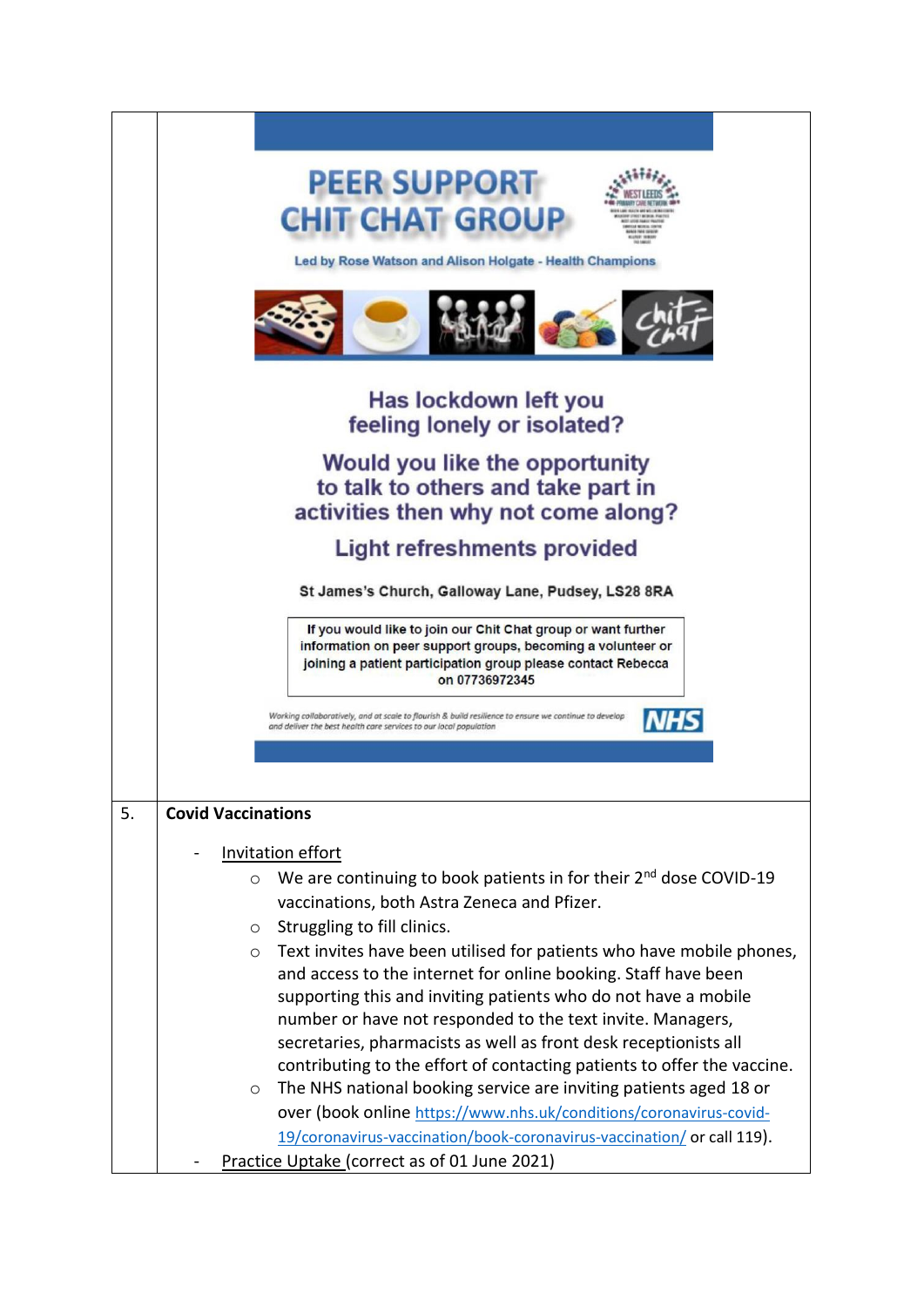| <b>Cohort</b>                                                                                                                          | <b>Received 1st Dose</b> | Received 2 <sup>nd</sup> Dose |
|----------------------------------------------------------------------------------------------------------------------------------------|--------------------------|-------------------------------|
| Housebound patients                                                                                                                    | 98%                      | 89%                           |
| 80yrs and over                                                                                                                         | 100%                     | 98%                           |
| Health & Social Care Staff                                                                                                             | 96%                      | 80%                           |
| (patients)                                                                                                                             |                          |                               |
| 75yrs – 79yrs                                                                                                                          | 97%                      | 96%                           |
| 70yrs - 74yrs or High Risk                                                                                                             | 94%                      | 91%                           |
| $65$ yrs – $69$ yrs                                                                                                                    | 94%                      | 90%                           |
| 16yrs - 64yrs with high-                                                                                                               | 90%                      | 74%                           |
| risk condition                                                                                                                         |                          |                               |
| $60$ yrs – $64$ yrs                                                                                                                    | 90%                      | 78%                           |
| $55yrs - 59yrs$                                                                                                                        | 89%                      | 51%                           |
| $50yrs - 54yrs$                                                                                                                        | 88%                      | 34%                           |
| $40$ yrs - $49$ yrs                                                                                                                    | 80%                      | 17%                           |
| $30yrs - 39yrs$                                                                                                                        | 52%                      | 13%                           |
| $18$ yrs - 29yrs                                                                                                                       | 20%                      | 11%                           |
| National Uptake: (correct as of 10 <sup>th</sup> June2021) -<br>https://www.england.nhs.uk/statistics/statistical-work-areas/covid-19- |                          |                               |
| vaccinations/                                                                                                                          |                          |                               |
|                                                                                                                                        | ed 1 <sup>st</sup> Dose  | ed 2 <sup>nd</sup> Dose       |
| nd over                                                                                                                                |                          |                               |
| 79yrs                                                                                                                                  |                          |                               |
| 74yrs                                                                                                                                  |                          |                               |
| 69yrs                                                                                                                                  |                          |                               |
| 64yrs                                                                                                                                  |                          |                               |
| 59yrs                                                                                                                                  |                          |                               |
| 54yrs                                                                                                                                  |                          |                               |
| 49yrs                                                                                                                                  |                          |                               |
| 44yrs                                                                                                                                  |                          |                               |
| 39yrs                                                                                                                                  |                          |                               |
| 34yrs                                                                                                                                  |                          |                               |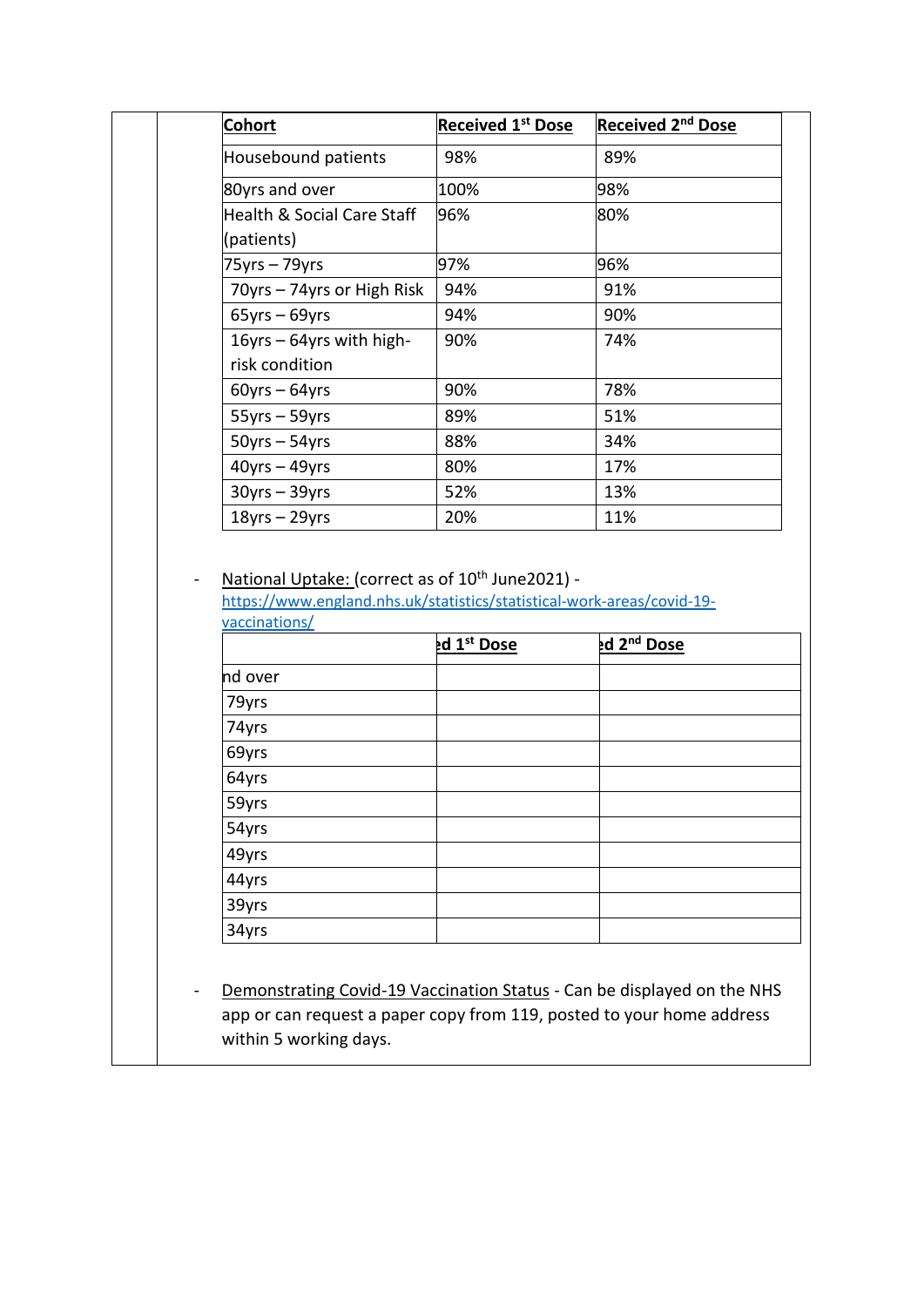|    | <b>Demonstrating your COVID-19 Vaccination Status</b>                                                                                                                                                                                                                                                                                                                                                                                                                                                                                                                       |  |  |
|----|-----------------------------------------------------------------------------------------------------------------------------------------------------------------------------------------------------------------------------------------------------------------------------------------------------------------------------------------------------------------------------------------------------------------------------------------------------------------------------------------------------------------------------------------------------------------------------|--|--|
|    | From the 17 <sup>th</sup> May 2021, those who have received a full course of the COVID-19 vaccine (currently 2 doses of any<br>approved vaccine) will be able to display their vaccination status when travelling abroad if this is requested. It is<br>important to check and follow any other rules when travelling abroad – like getting a negative pre-departure test.                                                                                                                                                                                                  |  |  |
|    | <b>Digital Version</b><br><b>Paper Version</b><br>119 (رو<br><b>NHS</b><br>Download the FREE NHS App to your smartphone or<br>Call the NHS helpline 119 & ask for a letter to be posted<br>tablet.<br>to your home address.<br>Aged 13+ & registered with a GP in England.<br>Contact must be made at least 5 days after you've<br>completed your course of vaccine.<br>It is recommended that you register with the app before<br>The letter is expected to take up to 5 days to reach you.<br>booking international travel, or at least 2 weeks before<br>departure date. |  |  |
|    | <b>GPS CANNOT PROVIDE LETTERS SHOWING YOUR COVID-19 VACCINATION STATUS.</b>                                                                                                                                                                                                                                                                                                                                                                                                                                                                                                 |  |  |
|    | Please use the above methods.                                                                                                                                                                                                                                                                                                                                                                                                                                                                                                                                               |  |  |
|    | For more information visit: https://www.gov.uk/guidance/demonstrating-your-covid-<br>19-vaccination-status-when-travelling-abroad (or scan the QR code $\rightarrow$ )                                                                                                                                                                                                                                                                                                                                                                                                      |  |  |
| 6. | Why are we so busy and why is demand high?                                                                                                                                                                                                                                                                                                                                                                                                                                                                                                                                  |  |  |
|    | Covid vaccine clinics:                                                                                                                                                                                                                                                                                                                                                                                                                                                                                                                                                      |  |  |
|    | Clinics continue to be run at Robin Lane Surgery (Astra Zeneca) and<br>$\circ$                                                                                                                                                                                                                                                                                                                                                                                                                                                                                              |  |  |
|    | at Hillfoot Surgery (Pfizer), to offer our patients the 2 <sup>nd</sup> vaccination.                                                                                                                                                                                                                                                                                                                                                                                                                                                                                        |  |  |
|    | Currently our services are impacted as admin and clinical staff are<br>$\circ$                                                                                                                                                                                                                                                                                                                                                                                                                                                                                              |  |  |
|    | involved in organising and running COVID-19 vaccination clinics,                                                                                                                                                                                                                                                                                                                                                                                                                                                                                                            |  |  |
|    | which removes staff recourse from other areas of our service:                                                                                                                                                                                                                                                                                                                                                                                                                                                                                                               |  |  |
|    | Reduces staff answering the telephones as they are                                                                                                                                                                                                                                                                                                                                                                                                                                                                                                                          |  |  |
|    | contacting patients inviting them to the clinics.                                                                                                                                                                                                                                                                                                                                                                                                                                                                                                                           |  |  |
|    | Reduces the number of clinical appointments (nurses and GP)                                                                                                                                                                                                                                                                                                                                                                                                                                                                                                                 |  |  |
|    | as clinicians needed to run the clinics.                                                                                                                                                                                                                                                                                                                                                                                                                                                                                                                                    |  |  |
|    | Admin staff are also required to assist the vaccination clinics<br>ш                                                                                                                                                                                                                                                                                                                                                                                                                                                                                                        |  |  |
|    | for marshalling, checking in and data entry after vaccinating.<br>Our PCN have made a difficult decision that we will not vaccinating<br>$\circ$                                                                                                                                                                                                                                                                                                                                                                                                                            |  |  |
|    | Cohorts 10-12 (under 50s) for $1st$ doses, we will however provide the                                                                                                                                                                                                                                                                                                                                                                                                                                                                                                      |  |  |
|    | 2 <sup>nd</sup> dose to any patients who have received their 1 <sup>st</sup> dose from                                                                                                                                                                                                                                                                                                                                                                                                                                                                                      |  |  |
|    | ourselves.                                                                                                                                                                                                                                                                                                                                                                                                                                                                                                                                                                  |  |  |
|    | We will continue to vaccinate patients in cohorts 1-9 (aged over 50).<br>$\circ$                                                                                                                                                                                                                                                                                                                                                                                                                                                                                            |  |  |
|    | This decision has been taken because we are keen to use NHS<br>$\circ$                                                                                                                                                                                                                                                                                                                                                                                                                                                                                                      |  |  |
|    | resource as efficiently as possible, and we believe the current                                                                                                                                                                                                                                                                                                                                                                                                                                                                                                             |  |  |
|    | population groups are able to travel to other locations such as                                                                                                                                                                                                                                                                                                                                                                                                                                                                                                             |  |  |
|    | community pharmacists and Elland Road.                                                                                                                                                                                                                                                                                                                                                                                                                                                                                                                                      |  |  |
|    | We are keen to return to business as usual, start to offer more long-<br>$\circ$                                                                                                                                                                                                                                                                                                                                                                                                                                                                                            |  |  |
|    | term condition appointment and support the pressure that the                                                                                                                                                                                                                                                                                                                                                                                                                                                                                                                |  |  |
|    | hospitals are currently experiencing.                                                                                                                                                                                                                                                                                                                                                                                                                                                                                                                                       |  |  |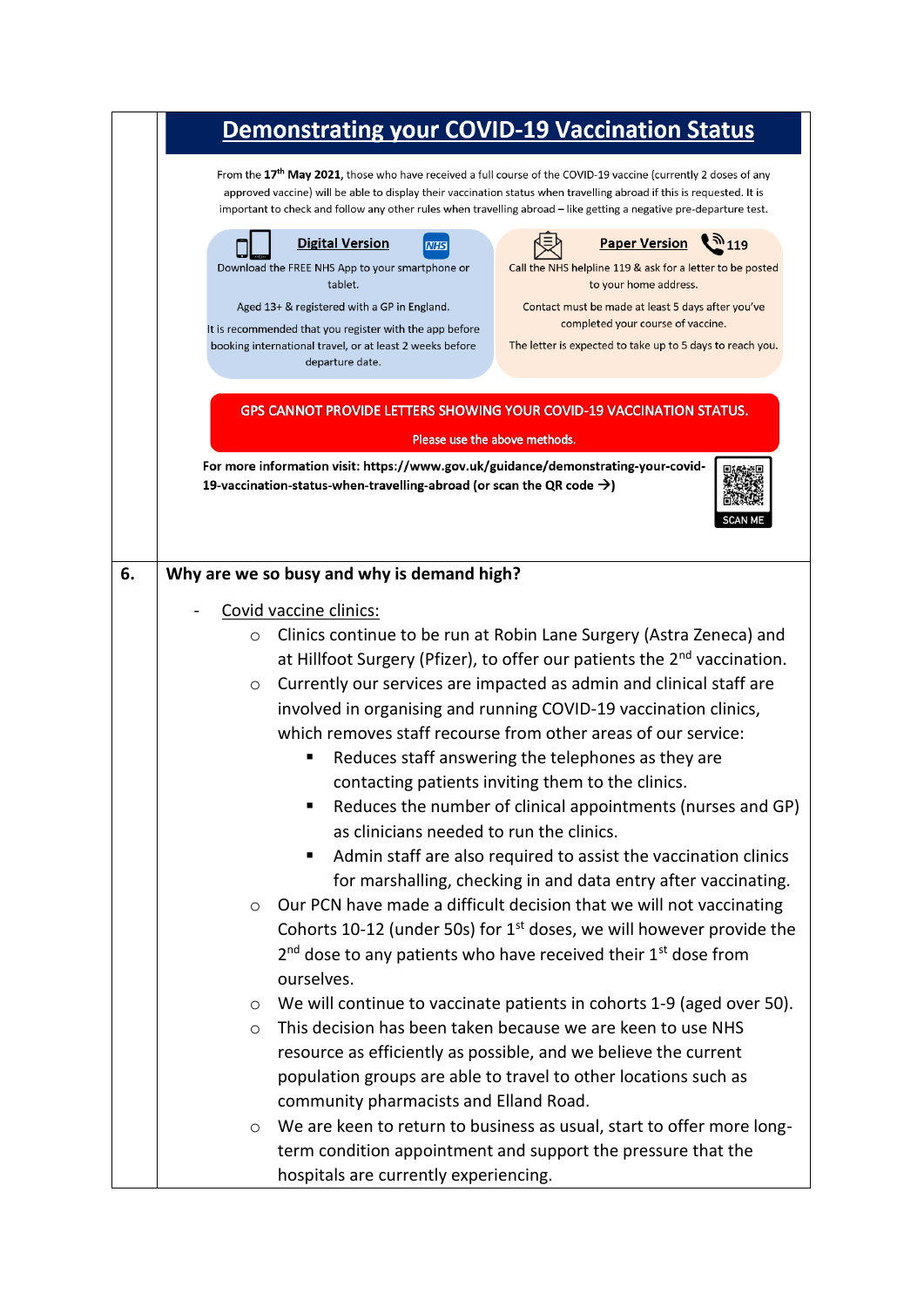|    |            | Other sites have been specifically designed to provide these<br>$\circ$                        |
|----|------------|------------------------------------------------------------------------------------------------|
|    |            | vaccinations to patients. Sites are yet to be confirmed; Elland Road                           |
|    |            | will continue, and it is expected that another 2 sites in Leeds will be                        |
|    |            | available, 1 hopefully will be in Pudsey.                                                      |
|    |            | High demand for GP appointments:                                                               |
|    |            | Patients have put off seeing a GP during the pandemic, and now that<br>$\circ$                 |
|    |            | services are slowly returning to normal, we have seen an increase in                           |
|    |            | patients approaching us to book a GP appointment.                                              |
|    |            | Referral delays to secondary care:                                                             |
|    |            | Due to the COVID-19 pandemic a lot of secondary care services were<br>$\circ$                  |
|    |            | put on hold, however patients were still being referred by the GP to                           |
|    |            | these services. Secondary care now has a backlog of patients who                               |
|    |            | need to be seen by specialists, which is resulting on long wait times                          |
|    |            | for patients to receive the medical intervention needed.                                       |
|    |            | This is resulting in patients requesting GP appointments to discuss<br>$\circ$                 |
|    |            | the referral or ongoing symptoms, which would usually have been                                |
|    |            | seen by secondary care within this time frame, further increasing                              |
|    |            | demand for GP appointments.                                                                    |
|    |            | What are we doing?                                                                             |
|    |            | Appointments continue to be booked via online and over the<br>$\circ$                          |
|    |            | telephone & cannot be booked at front-desk                                                     |
|    |            | Percentage of the appointments are released online at 7pm                                      |
|    |            | evening prior                                                                                  |
|    |            | Remainder of the morning appointments are released over<br>ш                                   |
|    |            | the telephone and online at 8am                                                                |
|    |            | GP Appointments cannot be booked at reception                                                  |
|    |            | E-consultations continue to be utilised, providing patients<br>ш                               |
|    |            | with an additional route to obtain non-urgent medical advice,                                  |
|    |            | clinical or admin without telephoning the surgery or needing                                   |
|    |            | a GP appointment.                                                                              |
|    |            |                                                                                                |
| 7. | <b>AOB</b> |                                                                                                |
|    |            | Data sharing opt-out – GP Data for Planning and Research (GPDPR)                               |
|    |            | Data share has been delayed from 1 <sup>st</sup> July to 1 <sup>st</sup> September.<br>$\circ$ |
|    |            | There are 2 types of data sharing. Type-1 opt-out is in relation to<br>$\circ$                 |
|    |            | secondary users. Type-2 opt out is for primary users, meaning that if                          |
|    |            | a patient was to move surgery their records cannot be seen by the                              |
|    |            | new surgery.                                                                                   |
|    |            | Useful links: https://digital.nhs.uk/data-and-information/data-collections-<br>O               |
|    |            | and-data-sets/data-collections/general-practice-data-for-planning-and-                         |
|    |            | research                                                                                       |
|    |            | Patients over 13 can opt out online: https://www.nhs.uk/your-nhs-data-<br>O                    |
|    |            | matters/manage-your-choice/                                                                    |